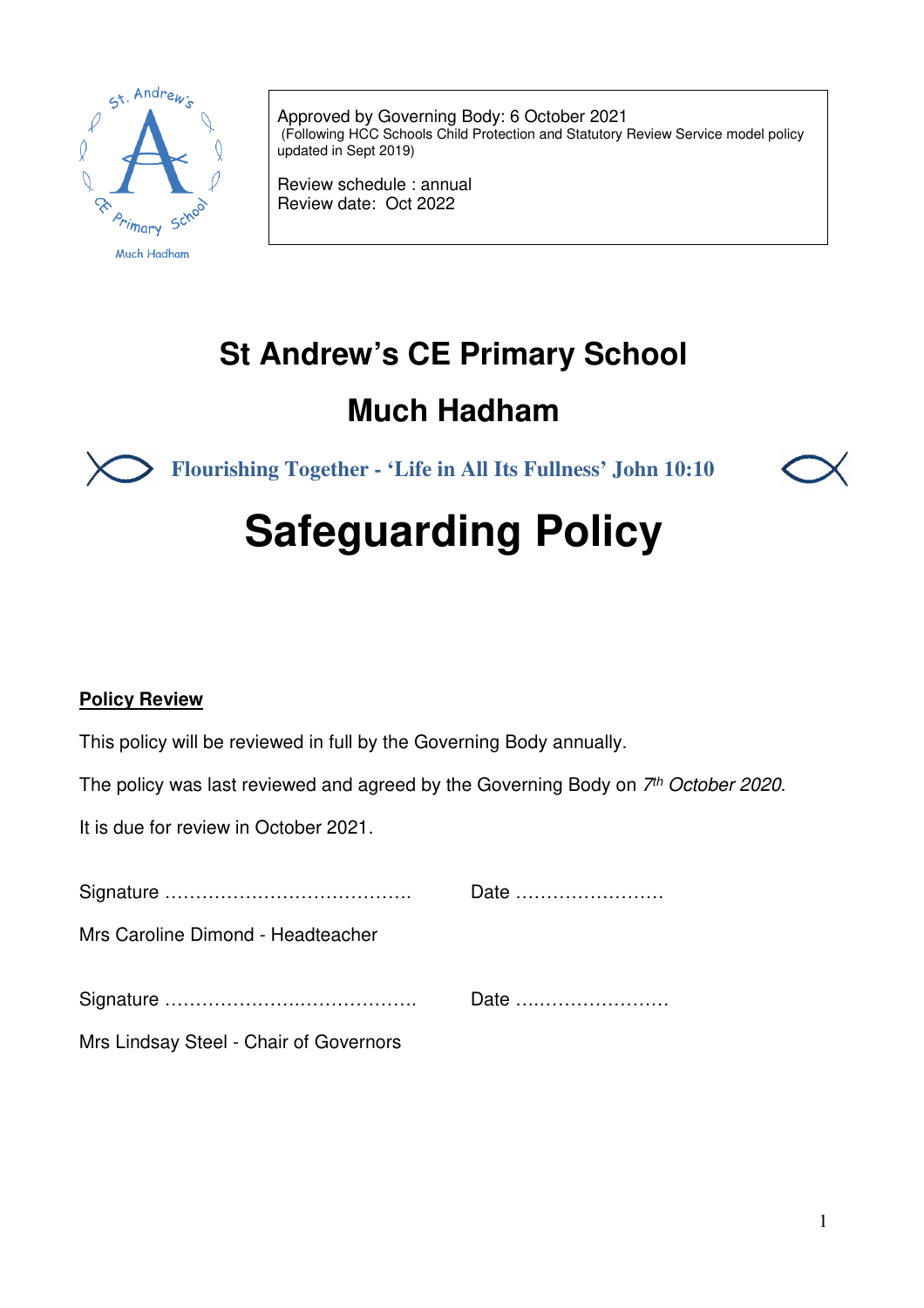### **CONTENTS**

| 1              | <b>INTRODUCTION</b>          | Page<br>4 |
|----------------|------------------------------|-----------|
| $\overline{2}$ | <b>PRINCIPLES AND AIMS</b>   | 5         |
| 3              | <b>FRAMEWORK</b>             | $5-6$     |
| $\overline{4}$ | RELEVANT ASSOCIATED POLICIES | 6         |
| $\overline{4}$ | <b>SAFEGUARDING THEMES</b>   | $7 - 13$  |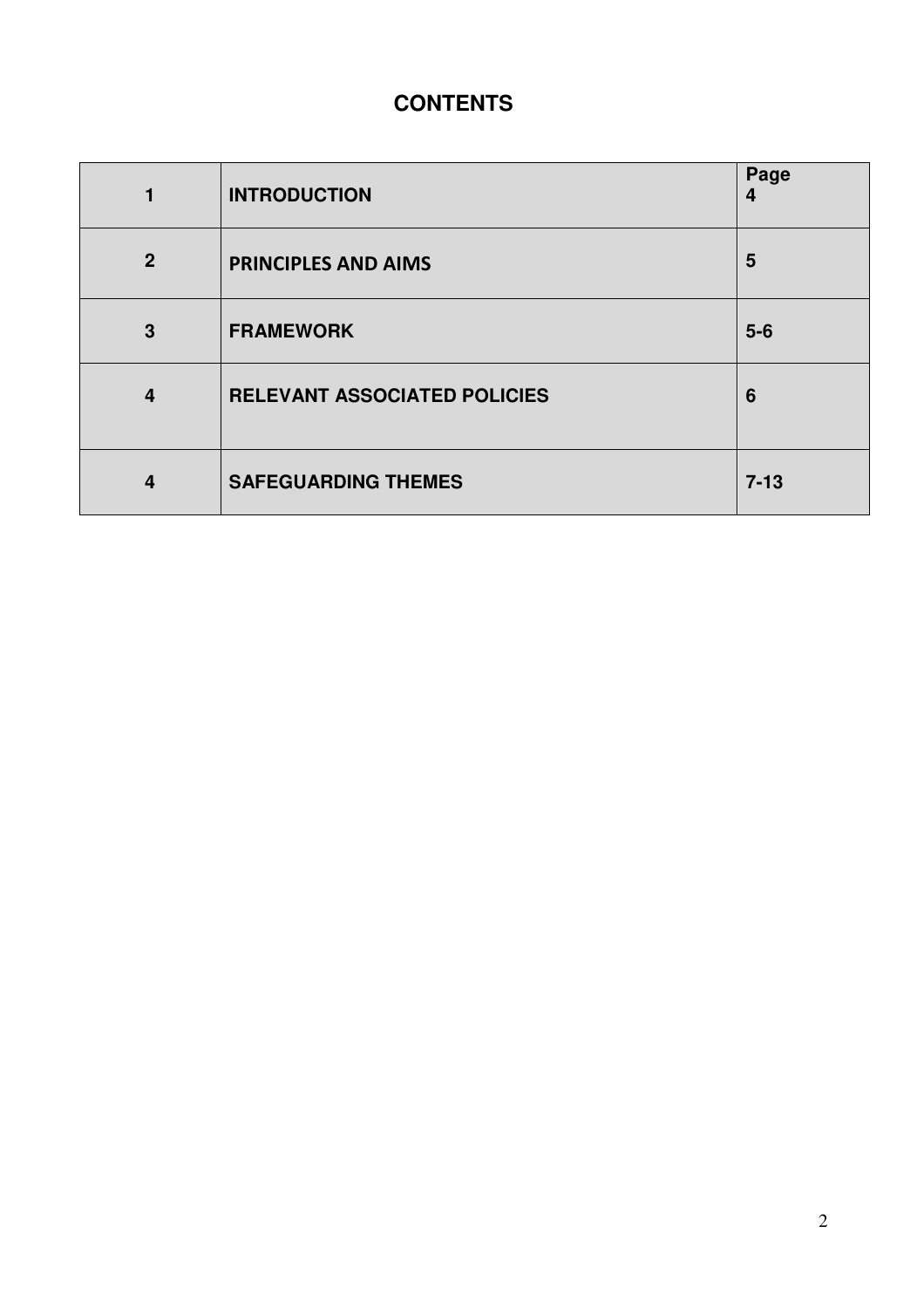#### **1. INTRODUCTION**

Safeguarding is 'everyone's responsibility'. This policy sets out St Andrew's CE Primary School and Nursery's responsibilities under the Children Act 2004 to ensure children, young people and adults at risk are kept safe from harm.

#### **Terminology:**

**Safeguarding** and promoting the welfare of children refers to:

- **protecting children from maltreatment**
- **preventing impairment of children's health or development**
- **ensuring children are growing up in circumstances consistent with the provision of safe and effective care**

The aim of **safeguarding** is to enable children to have optimum life chances and to enter adulthood successfully.

#### **What's the difference between Safeguarding and Child Protection?**

**Safeguarding** is an 'umbrella' term that incorporates child protection. **Child Protection** is the process and activities undertaken to fulfil statutory obligations to protect specific children who have been identified as suffering, or at risk of significant harm. All agencies and individuals should proactively **safeguard and promote** the welfare of children so that the need for action to protect children from harm is reduced.

**This policy is available in the school office and is included in the Staff Safeguarding Statutory Reading File and on our school website.**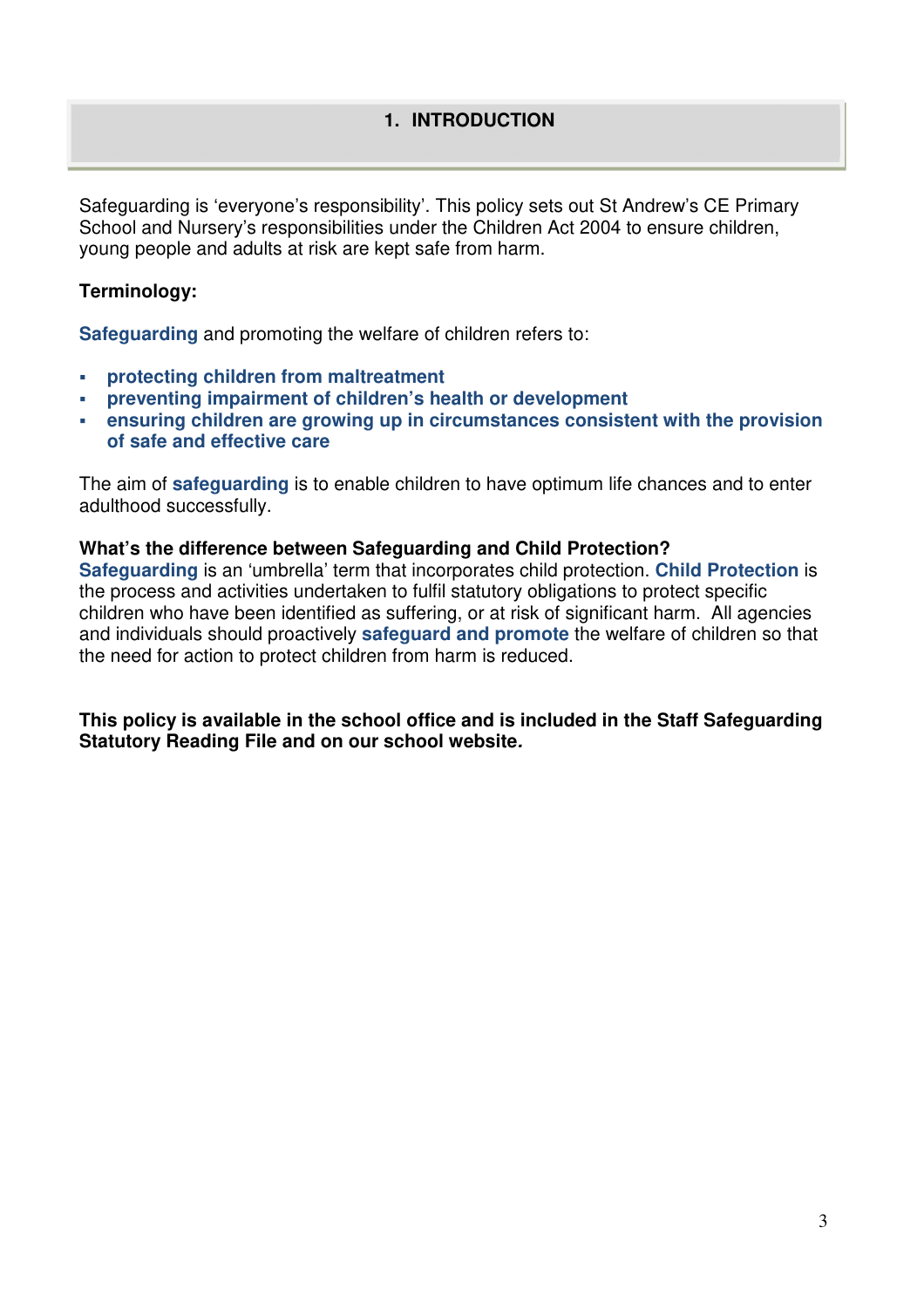#### **2. PRINCIPLES AND AIMS**

Our Principles:

- The welfare of children, and their wishes and feelings are afforded consideration when developing and carry out school activities
- All children will have equal rights to support and protection irrespective of their race, age, ability, gender, language, religion, sexual orientation and culture
- All staff and volunteers have a professional role to identify and respond to the needs of children and report any concerns immediately.

We aim:

- To provide all staff (employed, contracted and visiting) with the necessary information/training to enable them to meet their statutory responsibilities to promote and safeguard the wellbeing of children
- To provide parents, carers and children with information about the school's arrangements to keep children safe
- To ensure safe and consistent best practice across the school
- To demonstrate the school's commitment with regard to safeguarding children.

#### **3. FRAMEWORK**

This policy has been devised in accordance with the following legislation and guidance:

| Arrangements for Managing Allegations of Abuse Against People Who<br>Work With Children or Those Who Are in A Position of Trust, Hertfordshire<br>Safeguarding Children Partnership Interagency Procedures Manual<br>http://hertsscb.proceduresonline.com/chapters/p manage alleg.html                                                                                                                                                                                                                                                                                                                                       |
|------------------------------------------------------------------------------------------------------------------------------------------------------------------------------------------------------------------------------------------------------------------------------------------------------------------------------------------------------------------------------------------------------------------------------------------------------------------------------------------------------------------------------------------------------------------------------------------------------------------------------|
| Disqualification under the Childcare Act 2006<br>Statutory guidance for local authorities, maintained schools, independent schools,<br>academies and free schools, DfE (February 2015)<br>www.gov.uk/government/publications/disqualification-under-the-childcare-act-2006                                                                                                                                                                                                                                                                                                                                                   |
| <b>Education Act 2002</b><br><b>Section 175</b> – requires local education authorities and the governors of<br>maintained schools and further education (FE) colleges to make arrangements to<br>ensure that their functions are carried out with a view of safeguarding and<br>promoting the welfare of children.<br><b>Section 157and the Education (Independent Schools Standards) (England)</b><br>Regulations 2003 - require proprietors of independent schools (including<br>academies and technology colleges) to have arrangements to safeguard and<br>promote the welfare of children who are pupils at the school. |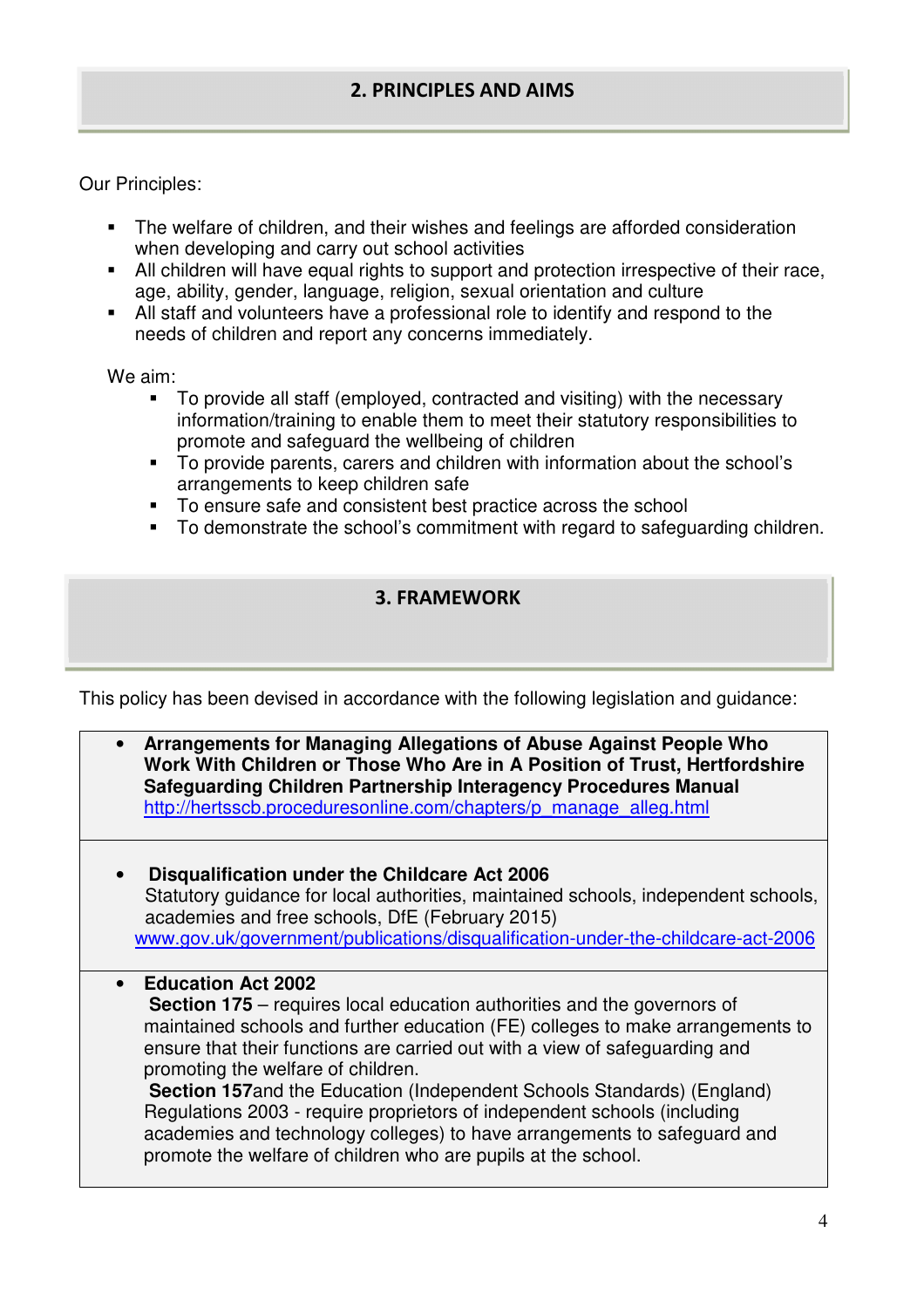- **Guidance for Safer Working Practice,** Safer Recruitment Consortium (May 2019)
- **Information Sharing: Advice for practitioners**, DfE (July 2018)
- **Keeping Children Safe in Education**, DfE (September 2021)
- **Sexual Offences Act** , HM Government (2003)
- **Teachers' Standards 2012**, DfE (July 2011) These standards set the minimum requirements for teachers' practice and conduct. Teachers, including Headteachers should safeguard children's wellbeing and maintain public trust in the teaching profession as part of their professional duties.
- **What to do if you're worried a child is being abused**, DfE (March 2015) Non statutory advice which helps everyone who works with children to identify abuse and neglect and take appropriate action

<insert here where a copy of this can be found in the school >

• **Working Together to Safeguard Children: A guide to inter-agency working to safeguard and promote the welfare of children**, DfE (2015)

#### **RELEVENT ASSOCIATED POLICIES**

In order to safeguard and promote the welfare of children, this policy should also be read in conjunction with other associated policies to ensure the safety and wellbeing of children.

**Note:** You may wish to alter this section so that it relates specifically to your school.

- Pupil Behaviour, Anti-Bullying and Discipline
- Attendance
- Child Protection
- Complaints procedure
- Confidentiality
- Educational visits including overnight stays (on-line registration through EVOLVE)
- On-line safety including Acceptable Use Statements
- Data Protection Policy and Privacy Notices for all stakeholders
- Harassment and Bullying including racial abuse
- Health and Safety including site security and first aid
- Intimate Care Procedure EYFS
- Supporting Pupils with Medical Conditions
- Restrictive Physical Intervention
- Preventing Extremism & Radicalisation Policy- PREVENT Duty
- Safer Recruitment
- Safer Working Practice Guidance
- SEND
- Inclusion
- Staff and Governor Code of Conduct
- Whistle-blowing

#### **4. SAFEGUARDING THEMES**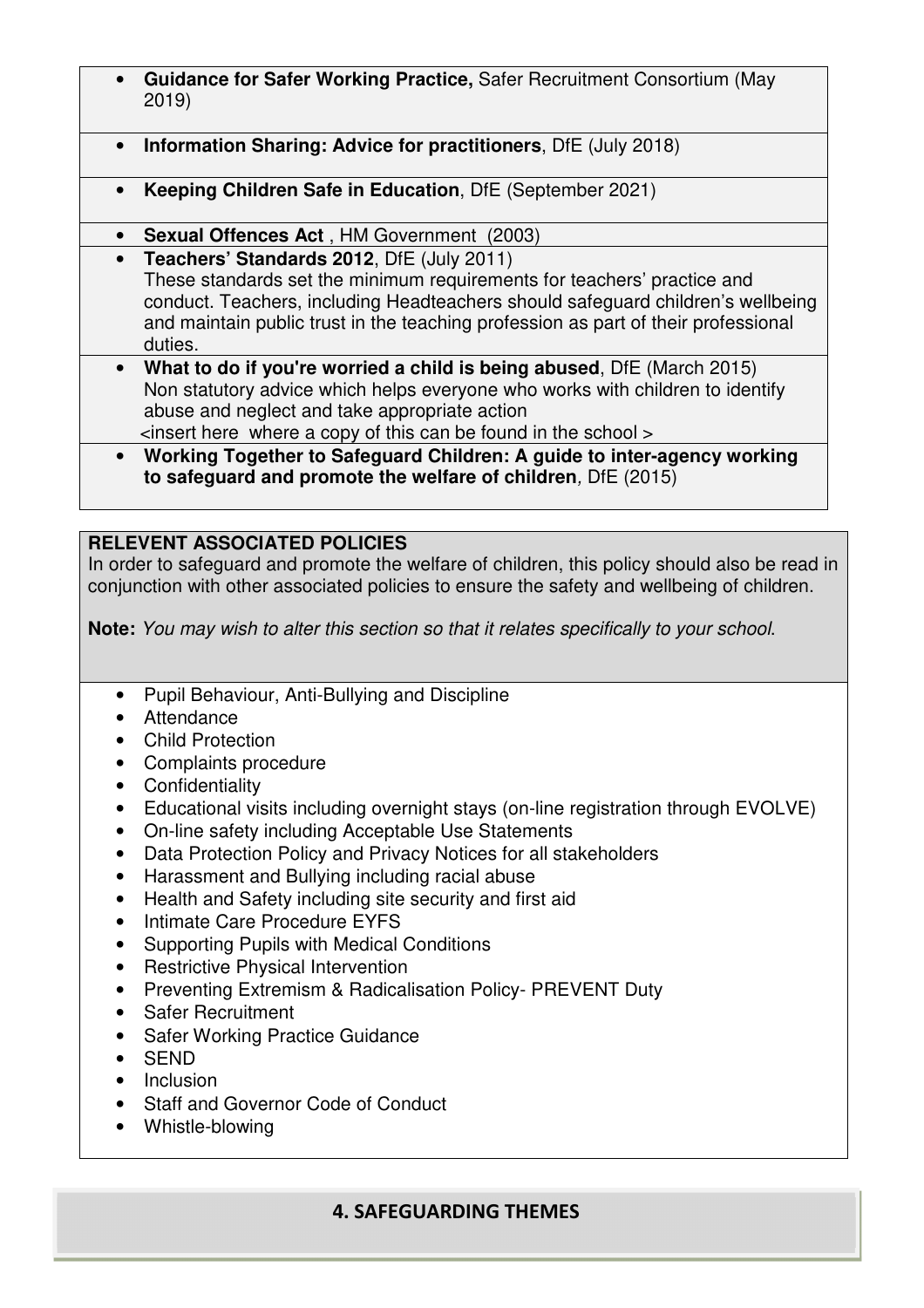#### **Anti-Bullying**

St Andrew's CE Primary School and Nursery recognises the right of our children and young people to develop with confidence in an environment that is safe and free from the emotional and physical distress that can be seen as a result of bullying. It is the responsibility of St Andrew's CE Primary School and Nursery to ensure that procedures are in place that will monitor and address anti-bullying issues. There is a more detailed Pupil Behaviour, Anti-Bullying and Discipline Policy available on the school website and a hard copy is available on request.

#### **Attendance**

In accordance with the School's Attendance Policy, absences are rigorously pursued and recorded. The school, in partnership with the appropriate agencies, takes action to pursue and address all unauthorised absences in order to safeguard the welfare of children and young people in its care. We implement the statutory requirements in terms of monitoring and reporting children missing education (CME), off-rolling and understand how important this practice is in safeguarding children and young people.

#### **Child Protection**

There is a detailed Child Protection Policy operating within the school. A copy will be provided to parents on request and is available on the school website. It is the Governing Body's duty to ensure the policy is reviewed annually and any deficiencies within the policy addressed immediately.

All Child Protection concerns will be managed in accordance with the Hertfordshire Safeguarding Children Partnership Inter-Agency Child Protection Procedures. A copy of these procedures can be found on the Hertfordshire Safeguarding Children Partnership website.

Children's Services telephone number **0300 123 4043 (including out of hours**)

#### **Complaints**

The school has a Complaints Procedure available to parents, pupils and staff who wish to report concerns. This can be found on the school website.

All reported concerns will be taken seriously and considered within the relevant and appropriate process. Anything that constitutes an allegation against a member of staff or volunteer will be dealt with under the specific procedures for Managing Allegations Against Staff.

**Confidentiality**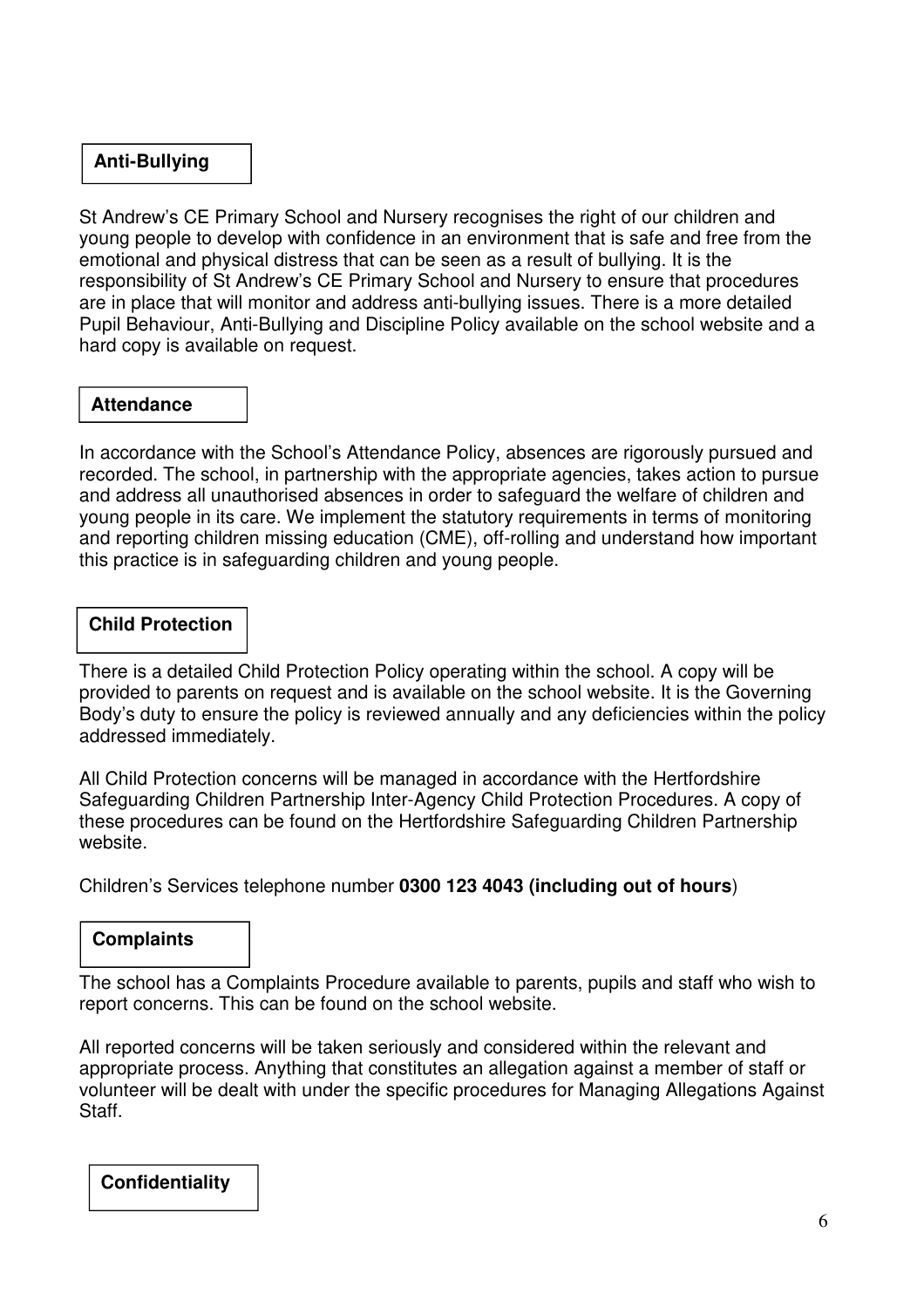The School's Confidentiality Policy/Statement is available from the school office.

All staff will understand that safeguarding issues warrant a high level of confidentiality, not only out of respect for the child and staff involved, but also to ensure that information being released into the public domain does not compromise evidence.

Safeguarding information will be stored and handled in line with the Data Protection Act 2018. The Designated Safeguarding Lead (DSL) will normally obtain consent from the child/parent to share sensitive information with outside agencies. Where there is good reason to do so (e.g. to help to protect a child), the DSL may share information without consent and will make clear records of the reason for the information being shared. Safeguarding records are normally exempt from the disclosure provisions of the Data Protection Act, which means that children and parents do not have an automatic right to see them. The School will retain this information on the pupil file and transfer to the next school/archive the information in line with The Information and Records Management Society. The school will only share information about children with adults who have parental responsibility for a pupil. Please see Hertfordshire's Pupil Safeguarding Records Guidance at ttp://www.thegrid.org.uk/info/welfare/child\_protection/proformas/index.shtml for further information.

#### **Curriculum**

Children are taught to understand and manage risk through our Relationships and Health Education (RHE), relationships and sex education lessons as well as through all aspects of school life. From September 2019 our school has been following the Jigsaw scheme of work for RHE.

The school is committed to ensuring that children are aware of behaviour towards them that is not acceptable and how they can keep themselves safe. All children know that we have senior members of staff with responsibility for child protection and they are made aware of whom these persons are. We inform children of whom they might talk to, both in and out of school, their right to be listened to and heard and what steps can be taken to protect them from harm.

Subjects such as RHE discuss relevant safeguarding issues with the children. Please see the online safety section (below) of this policy for further details on this topic.

#### **Online Safety**

We have an On-line safety policy which can be found on the school website.

Our policy includes how we teach children to stay safe when using the internet in and out of school- including the risks of sharing content and images online and tackling bullying, including cyber bullying. Cyber-bullying by children, via texts and emails, will be treated as seriously as any other type of bullying and will be managed through our anti-bullying procedures.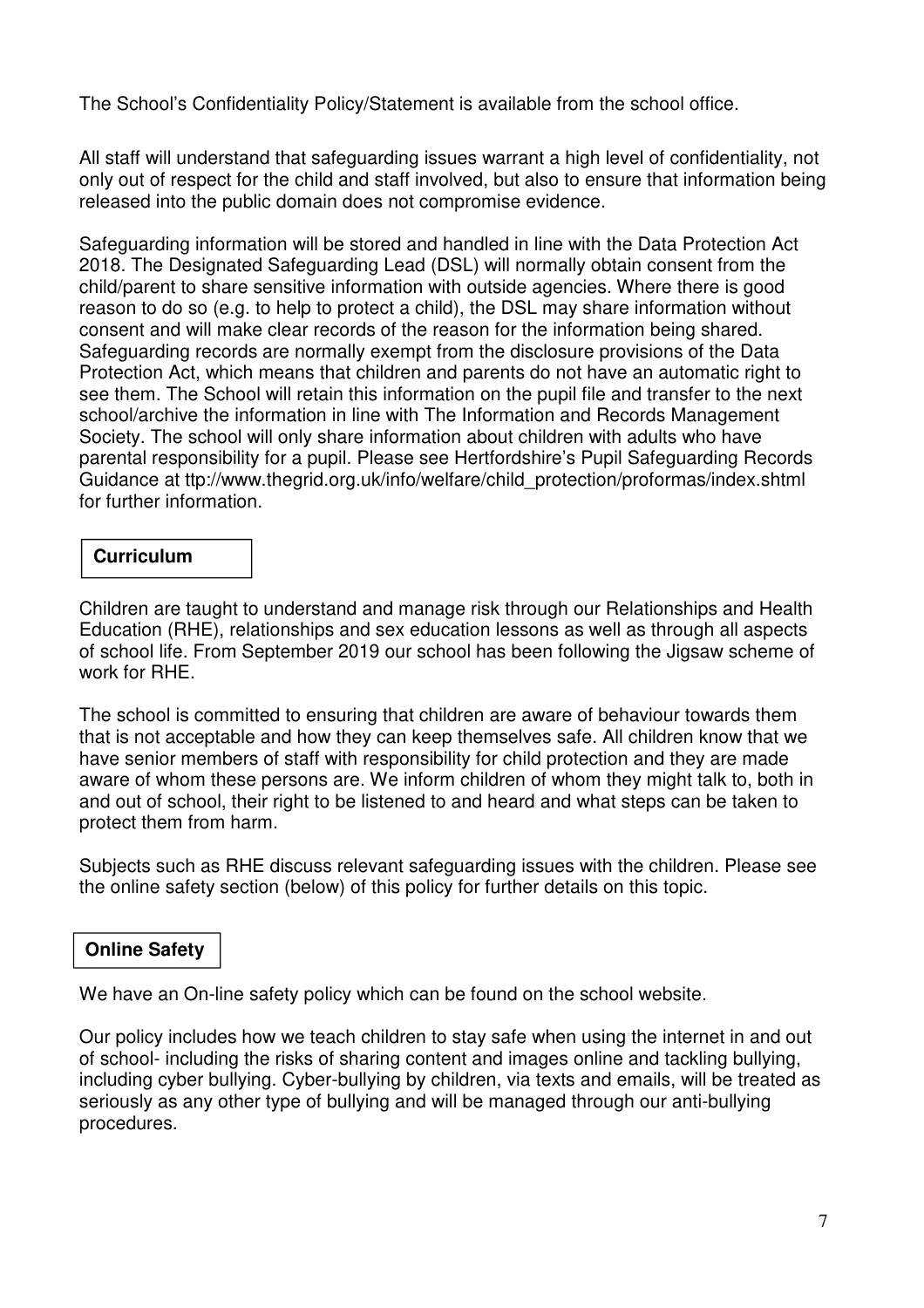The School will ensure that appropriate filtering methods are in place to ensure that children are safe from all types of inappropriate and unacceptable materials, including terrorist and extremist material.

#### **Digital images:**

The use of digital images in schools is a complex area. The school has a clear and sufficiently detailed policy which covers the taking and use of digital images and video of children and takes steps to ensure that it is understood and enforced.

The school recognises the importance and usefulness of including the children's use of technology within the classroom, such as an iPad. With this brings lots of opportunities for children across all age ranges to explore and learn in an explorative and creative way. The use of a technology item, such as an iPad, is likely to have a camera and children will be using the camera as part of their learning experience. However the use of iPads and other tablet equipment can also present risks if children are left to use the equipment in an unsupervised environment. It is therefore understood that the school will ensure that all usage of iPads within the school will be supervised by an adult at all times.

Staff and children sign our ICT Acceptable Use Agreements. This includes a section for staff on the use of digital images and clarification about the position regarding the use of personal mobile phones/cameras for taking pictures. Where volunteers are supporting school staff, they should abide by the same rules as school staff as far as is reasonable.

#### **Health and Safety**

We have a Health & Safety Policy which demonstrates the consideration we give to minimising any risk to the children when on the school premises and when undertaking activities out of school under the supervision of our staff. At all times there has to be appropriate staffing levels and when off-site, appropriate and agreed pupil / adult ratios are maintained. The lead adult always assesses visits/trips as to the level of risk and all trips are finally authorised by the Headteacher.

Our school has lone working risk assessments in place and procedures for staff where there is a security risk due to the need to work alone; staff at high risk will receive appropriate training.

A copy of the Health and Safety Policy is available on the School website.

#### **Inclusion and Diversity**

Some children may be at increased risk of neglect and or abuse. Many factors can contribute to an increase in risk, including prejudice and discrimination, isolation, social exclusion, communication issues and reluctance on the part of some adults to accept that abuse can occur.

Our school ethos promotes and accepts the differences between all children and adults. In practice this is about ensuring inclusion of individuals and treating them fairly and equally, no matter the diversity of their race, gender, age, disability, religion or sexual orientation.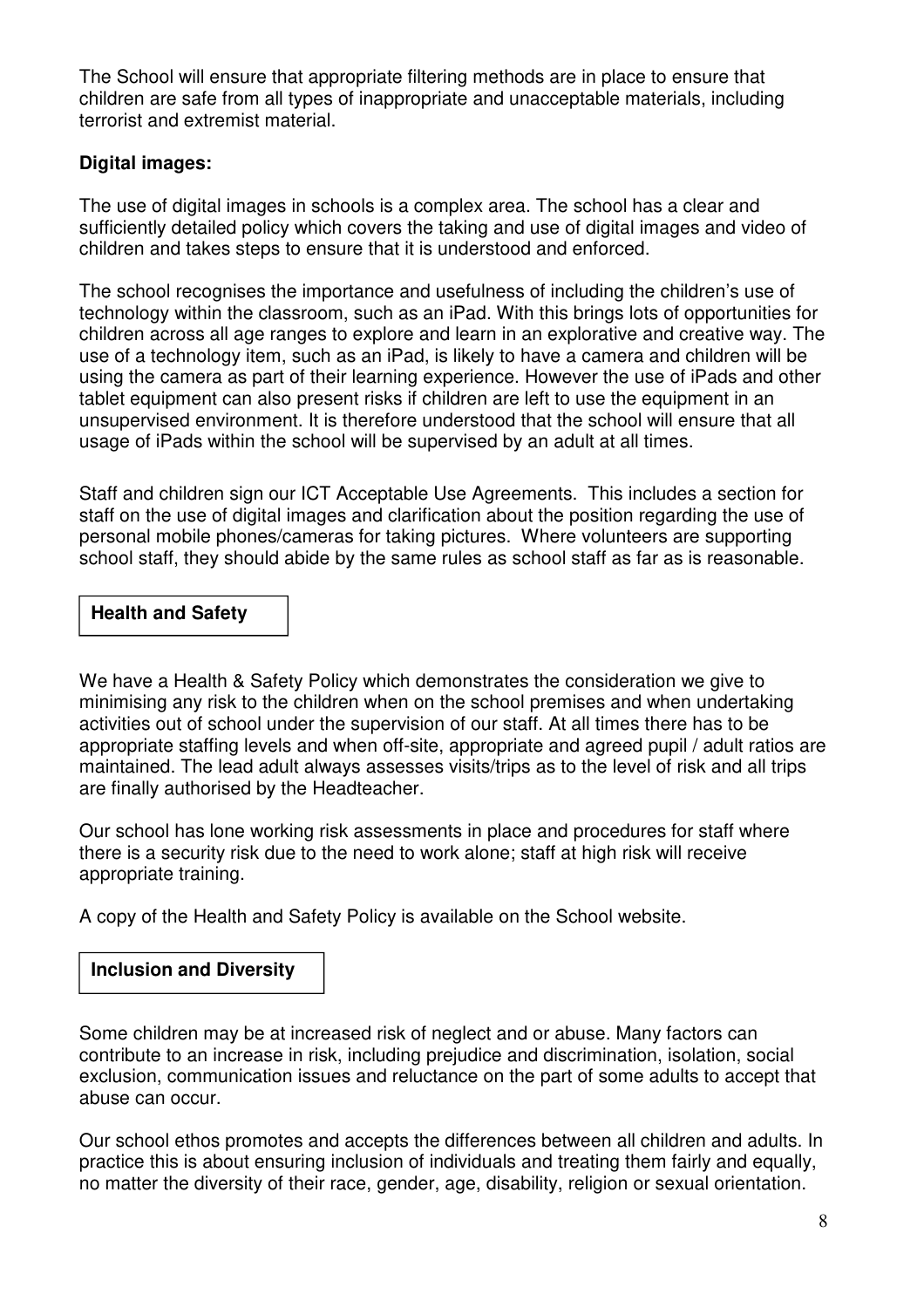Promoting equality and diversity in education is essential for both teachers and children. The aim is to create a classroom environment where all children can thrive together and understand that individual characteristics make people unique and not 'different' in a negative way.

In line with Keeping Children Safe in Education ( DfE 2021) to ensure that all of our pupils receive equal protection, we will also give special consideration to additionally vulnerable groups (as outlined in our Child Protection Policy), for example children with disabilities or special educational needs. Special consideration is also given in the provision of safeguarding information and resources in accessible formats for children and adults with communication needs.

#### **Managing Allegations Against Staff & Volunteers**

Our aim is to provide a safe and supportive environment which secures the well-being and very best outcomes for the children at our school. We do recognise that sometimes the behaviour and actions of adults may lead to an allegation of abuse being made.

Allegations sometimes arise from a differing understanding of the same event, but when they occur, they are distressing and difficult for all concerned. We also recognise that many allegations are genuine and there are some adults who deliberately seek to harm or abuse children.

We will take all possible steps to safeguard our children and to ensure that the adults in our school are safe to work with children. We will always ensure that the procedures outlined in Hertfordshire Safeguarding Children Partnership Inter-agency Procedures and Part 4 of 'Keeping Children Safe in Education', DfE (2021) are adhered to and will seek appropriate advice from the Local Authority Designated Officer (LADO). The Hertfordshire LADO Service can be contacted on **0300 123 4043.**

#### **Partnership with Other Services**

Our school recognises that it is essential to establish positive and effective working relationships with other agencies who are part of the Hertfordshire Safeguarding Children Partnership. There is a joint responsibility on all these agencies to share information to ensure the safeguarding of all children.

#### **Partnership with Parents**

partners in the control of

St Andrew's CE Primary School and Nursery is committed to working in partnership with parents/carers to safeguard and promote the welfare of children and to support them to understand our statutory responsibilities in this area.

The school shares a purpose with parents to educate, keep children safe from harm and have their welfare promoted. We are committed to working with parents positively, openly and honestly. St Andrew's will share with parents, in a discrete manner, any concerns we may have about their child unless to do so may place a child at risk of harm. Any further actions that the school may take will be communicated to parents as appropriate.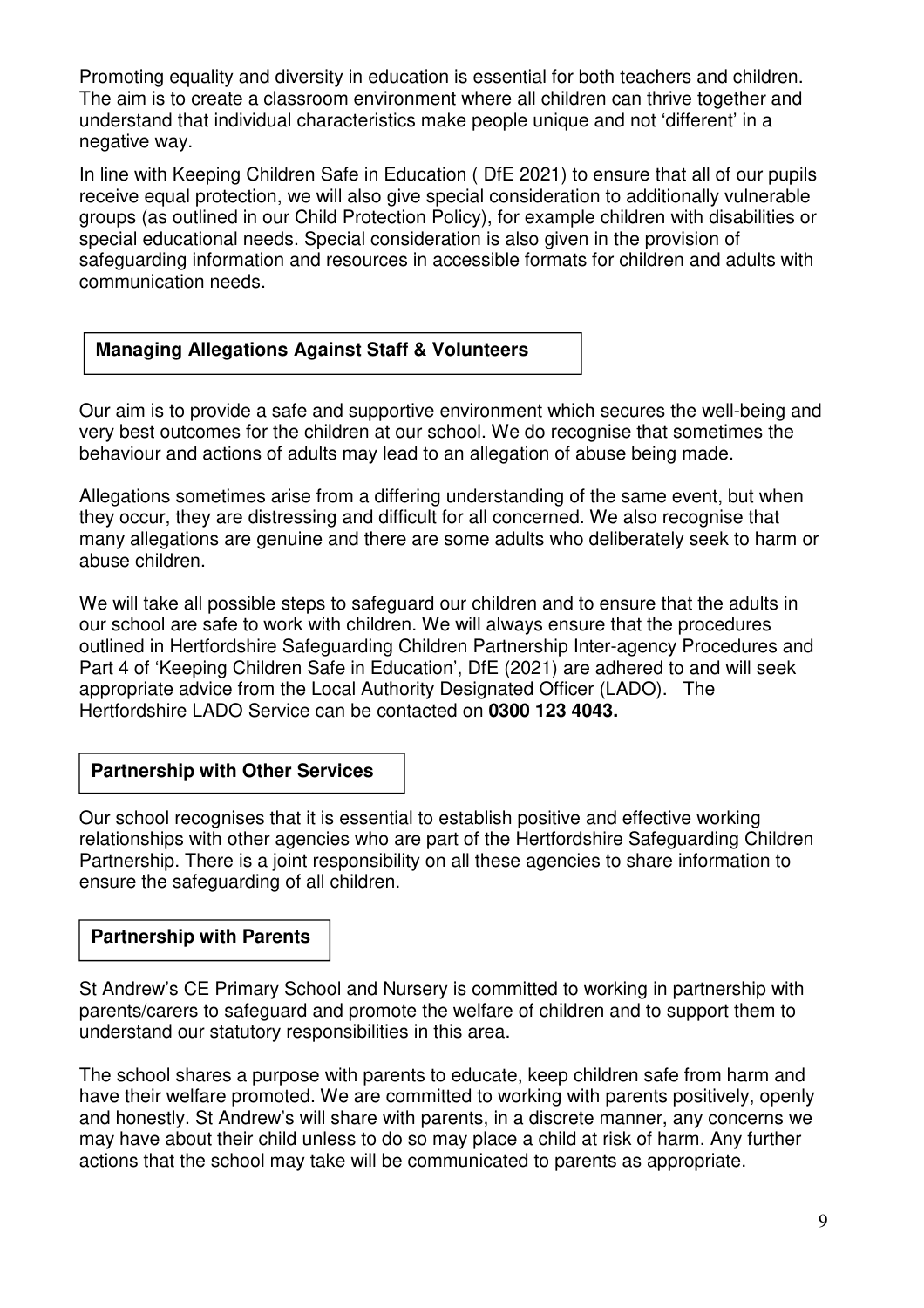We encourage parents to discuss any concerns they may have with the Headteacher, Caroline Dimond.

#### **Safer Recruitment and Selection**

Our recruitment process selects, screens, trains and supervises staff and volunteers so that unsuitable people can be deterred and rejected from working with children.

A copy of our Safer Recruitment Policy is available from the school office.

The School has a legal duty to refer to the Disclosure and Barring Service anyone who has harmed, or poses a risk of harm, to a child, or if there is reason to believe the member of staff has committed one of a number of listed offences, and who has been removed from working (paid or unpaid) in regulated activity, or would have been removed had they not left. If these circumstances arise in relation to a member of staff at our school, a referral will be made as soon as possible after the resignation or removal of the individual in accordance with advice from the Local Authority Designated Officer (LADO) and/or HR.

Our school also adhere to the guidance issued by The Department for Education in 2015 regarding persons who are disqualified under the Childcare Act 2006.

#### **Safer Working Practice**

All adults who come into contact with our children have a duty of care to safeguard and promote their welfare. There is a legal duty placed upon us to ensure that all adults who work with or on behalf of our children are competent, confident and safe to do so.

The Teachers' Standards (DfE 2011) are augmented by standards of personal and professional conduct e.g. ethics and behaviour, in and out of school. Teachers are expected to 'uphold public trust in the profession by showing tolerance and respect for the rights of others, not undermining fundamental British values and ensuring that personal beliefs are not expressed in ways which exploit pupils' vulnerability'.

All staff will be provided with a copy of our school's code of conduct and the file of Safeguarding Statutory reading for staff at induction. All staff and volunteers are expected to carry out their work in accordance with this guidance and will be made aware that failure to do so could lead to disciplinary action.

The link below will direct you to the current government guidance on safer working practice which we share with staff:

https://oliveruploads.s3.amazonaws.com/2019/05/24/08/07/50/36/Guidance%20to%20Safer%20Worki ng%20Practices.pdf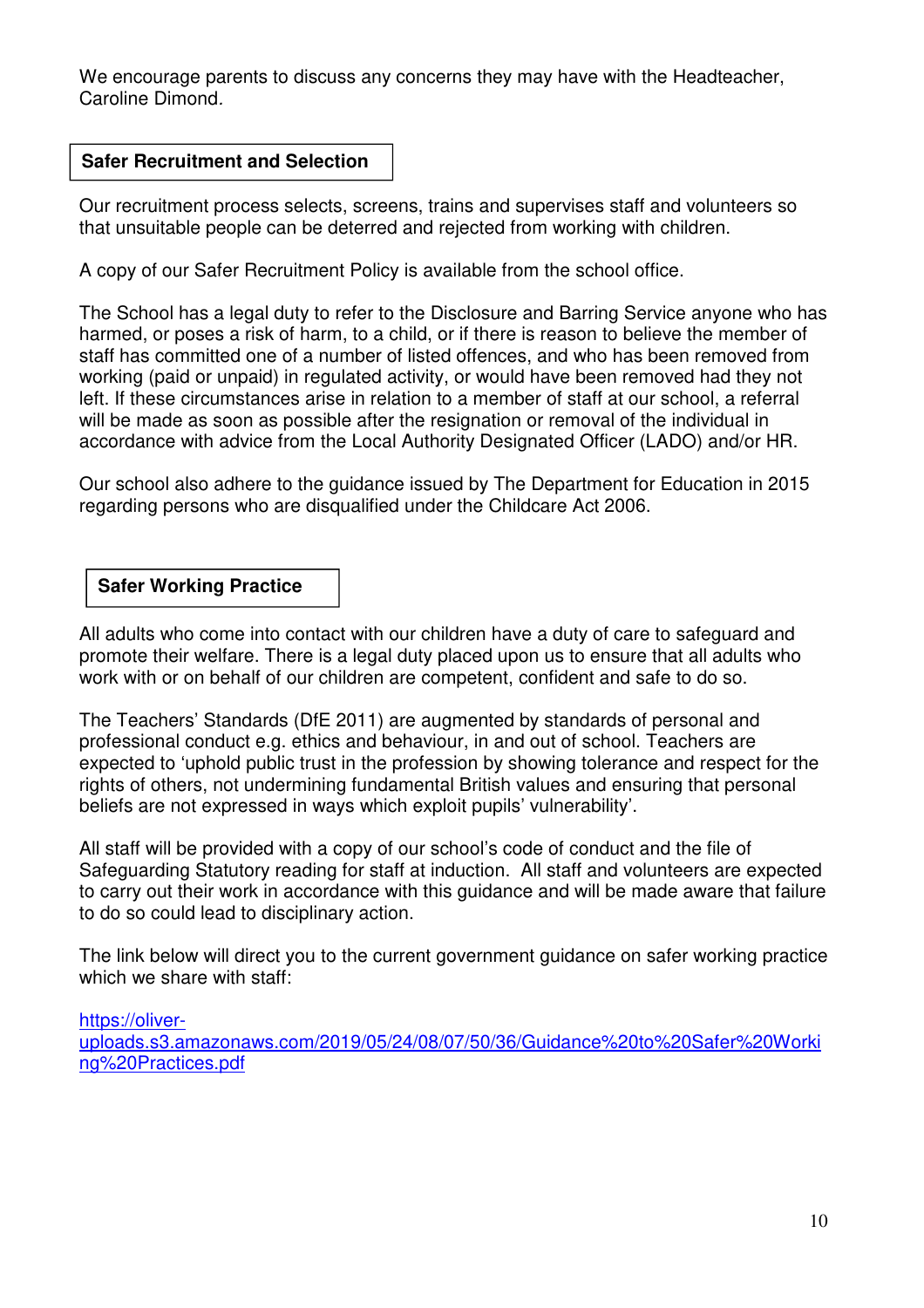#### **Abuse of Position of Trust:**

All school staff are aware that inappropriate behaviour towards pupils is unacceptable and that their conduct towards pupils must be beyond reproach.

In addition, staff should understand that, under the Sexual Offences Act 2003, it is an offence for a person aged 18 or over intentionally to behave in certain sexual ways in relation to a child aged under 18, where the adult is in a position of trust in respect of the child, even if the behavior is consensual.

#### **Security**

The security measures put into place at St Andrew's CE Primary School and Nursery have taken into account the need to balance the need to remain a welcoming environment whilst ensuring the safety of all our children and staff. A security risk assessment will be completed and reviewed annually (or earlier if deemed necessary). The findings will be used in the review of this security policy and shared with staff.

#### **Access to buildings:**

The school will take all reasonable efforts to control access to the buildings and grounds of the school to prevent unauthorised access to children and ensure the personal safety of staff. The access control procedures for the buildings are:

The main entrance into school is via Tower Hill with subsidiary entrances via the gate behind the Almshouses and the gate into EYFS. During the school day access is via the school office on Tower Hill for identification and signing in before entering school.

#### **Visitors, contractors and maintenance personnel:**

The control of visitors, contractors and maintenance personnel is a fundamental part of our site security policy for the safeguarding of both people and property.

Where the Governing Body transfers control or otherwise allows the use of school premises to external bodies (such as sports clubs) or service providers during or out of school hours, we will ensure that these bodies or providers have appropriate safeguarding policies and procedures, and that there are arrangements in place to co-ordinate with the school on such matters. Such considerations will be made explicit in any contract or service level agreement with the bodies or providers.

Appropriate checks will be undertaken in respect of visitors and volunteers coming into school. Visitors will be expected to sign in and out via the office visitors log and to display a visitors badge whilst on school site. Any individual who is not known or identifiable should be challenged for clarification and reassurance.

The school will not accept the behaviour of any individual (parent or other) that threatens school security or leads others (child or adult) to feel unsafe. Such behaviour will be treated as a serious concern and may result in a decision to refuse access for that individual to the school site.